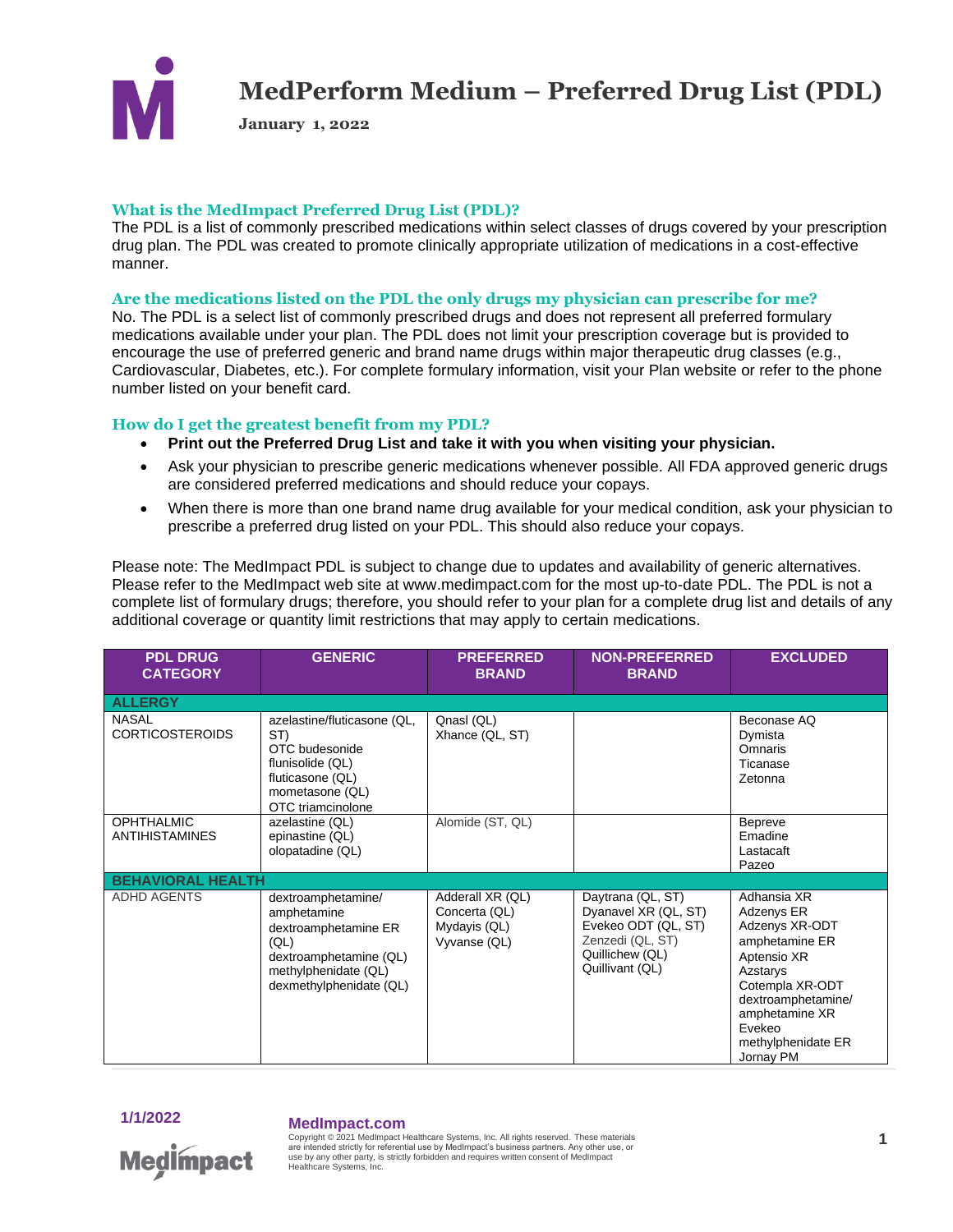

**January 1, 2022** 

| <b>PDL DRUG</b><br><b>CATEGORY</b>        | <b>GENERIC</b>                                                                                                                                                                                                                  | <b>PREFERRED</b><br><b>BRAND</b>                                                      | <b>NON-PREFERRED</b><br><b>BRAND</b>                                                                    | <b>EXCLUDED</b>                                                                                                                                                                                      |
|-------------------------------------------|---------------------------------------------------------------------------------------------------------------------------------------------------------------------------------------------------------------------------------|---------------------------------------------------------------------------------------|---------------------------------------------------------------------------------------------------------|------------------------------------------------------------------------------------------------------------------------------------------------------------------------------------------------------|
|                                           |                                                                                                                                                                                                                                 |                                                                                       |                                                                                                         | Qelbree<br>Relexxii                                                                                                                                                                                  |
| <b>ANTIPSYCHOTICS</b>                     | aripiprazole (QL)<br>aripiprazole ODT/ oral<br>solution (QL)<br>asenapine (QL)<br>clozapine (QL)<br>clozapine ODT (QL)<br>olanzapine (QL)<br>paliperidone (QL)<br>quetiapine IR/ER (QL)<br>risperidone (QL)<br>ziprasidone (QL) | Latuda (QL)<br>Rexulti (QL)<br>Vraylar (QL)                                           | Abilify Mycite (PA)<br>Caplyta (QL)<br>Fanapt (QL)<br>Fazaclo (QL)Secuado<br>(QL, ST)<br>Versacloz (QL) | Saphris<br>Lybalvi                                                                                                                                                                                   |
| <b>CARDIOVASCULAR</b>                     |                                                                                                                                                                                                                                 |                                                                                       |                                                                                                         |                                                                                                                                                                                                      |
| LIPID-LOWERING<br><b>AGENTS</b>           | atorvastatin (QL)<br>ezetimibe (QL)<br>fluvastatin IR/ER (QL)<br>lovastatin IR/ER (QL)<br>pravastatin (QL)<br>rosuvastatin (QL)<br>simvastatin (QL) (ST on<br>80 <sub>mg</sub> )<br>simvastatin/ezetimibe (QL)<br>(ST on 80mg)  | Livalo (QL)                                                                           | Altoprev (QL, ST)<br>Ezallor Sprinkle (QL)<br>Flolipid (PA)<br>Zypitamag (QL, ST)                       | Roszet                                                                                                                                                                                               |
| <b>ANTICOAGULANTS</b>                     |                                                                                                                                                                                                                                 | Eliquis (QL)<br>Xarelto (QL)                                                          | Bevyxxa (QL)                                                                                            | Pradaxa<br>Savaysa                                                                                                                                                                                   |
| PCSK9 INHIBITORS                          |                                                                                                                                                                                                                                 | Praluent (ST)<br>Repatha (ST)                                                         |                                                                                                         |                                                                                                                                                                                                      |
| <b>ACL INHIBITOR</b>                      |                                                                                                                                                                                                                                 | Nexletol (ST)<br>Nexlizet (ST)                                                        |                                                                                                         |                                                                                                                                                                                                      |
| <b>DERMATOLOGY</b>                        |                                                                                                                                                                                                                                 |                                                                                       |                                                                                                         |                                                                                                                                                                                                      |
| <b>ACTINIC KERATOSIS</b><br><b>AGENTS</b> | diclofenac 3% (QL)<br>fluorouracil 0.5% (PA)<br>fluorouracil 5%                                                                                                                                                                 | Tolak                                                                                 | Fluoroplex (PA)<br>Klisyri (PA)                                                                         | Carac 0.5%<br>Picato<br>Zyclara                                                                                                                                                                      |
| <b>DIABETES</b>                           |                                                                                                                                                                                                                                 |                                                                                       |                                                                                                         |                                                                                                                                                                                                      |
| <b>DPP-4 INHIBITORS</b>                   |                                                                                                                                                                                                                                 | Januvia (QL)<br>Janumet (QL)<br>Janumet XR (QL)                                       |                                                                                                         | alogliptin<br>alogliptin/metformin<br>alogliptin/pioglitazone<br>Jentadueto<br>Jentadueto XR<br>Tradjenta<br>Kazano<br>Kombiglyze XR<br>Nesina (brand and<br>authorized generic)<br>Onglyza<br>Oseni |
| <b>SGLT-2 INHIBITORS</b>                  |                                                                                                                                                                                                                                 | Farxiga (QL)<br>Jardiance (QL)<br>Synjardy (QL)<br>Synjardy XR (QL)<br>Xigduo XR (QL) |                                                                                                         | Invokana<br>Invokamet<br>Invokamet XR<br>Segluromet<br>Steglatro                                                                                                                                     |



**Medimpact** 

**MedImpact.com**<br>Copyright © 2021 MedImpact Healthcare Systems, Inc. All rights reserved. These materials<br>are intended strictly for referential use by MedImpact's business partners. Any other use, or<br>use by any other party,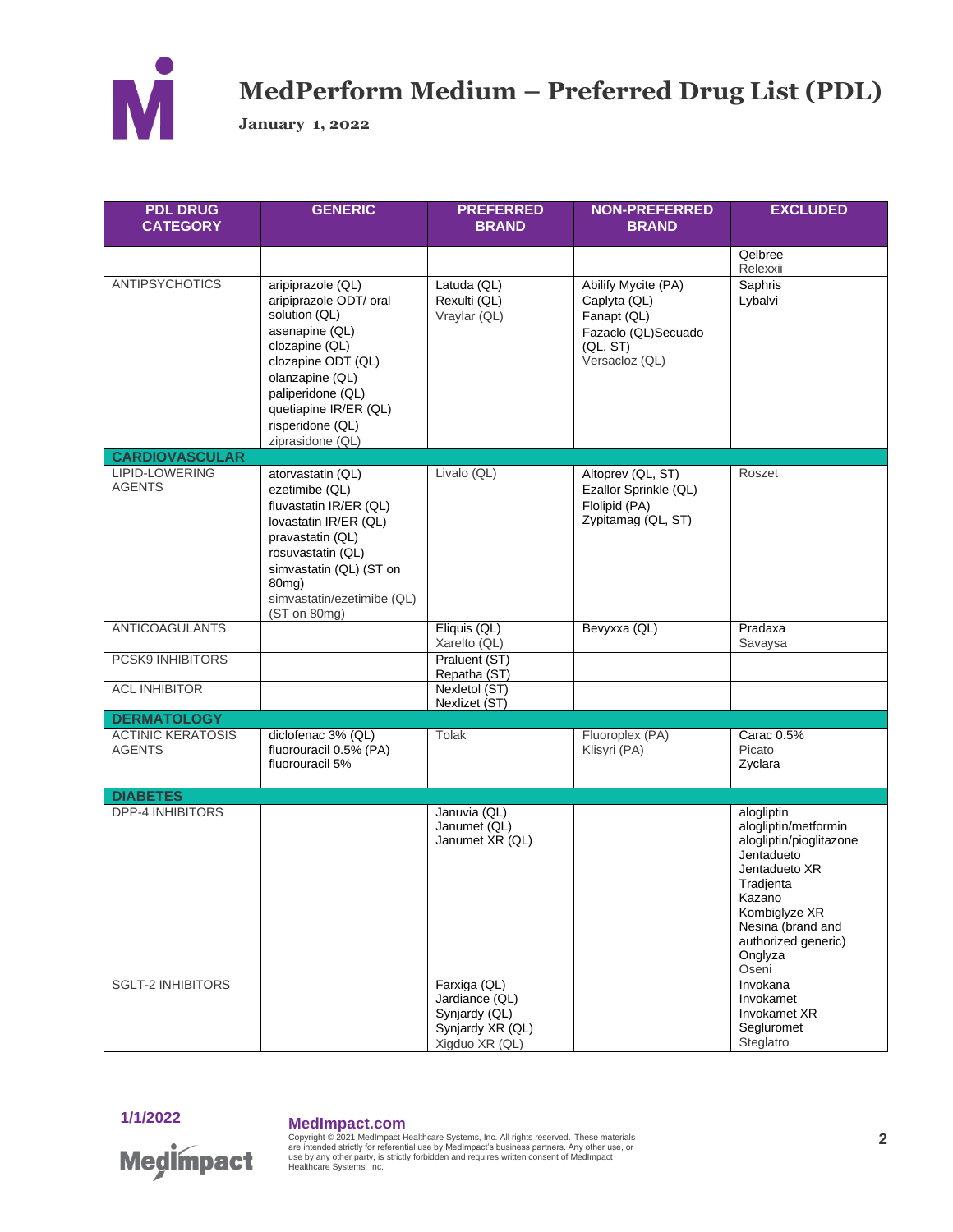

**January 1, 2022** 

| <b>PDL DRUG</b><br><b>CATEGORY</b>                                                  | <b>GENERIC</b>                                                                                                                                                      | <b>PREFERRED</b><br><b>BRAND</b>                                                                                                     | <b>NON-PREFERRED</b><br><b>BRAND</b>                                                       | <b>EXCLUDED</b>                                                                                                           |
|-------------------------------------------------------------------------------------|---------------------------------------------------------------------------------------------------------------------------------------------------------------------|--------------------------------------------------------------------------------------------------------------------------------------|--------------------------------------------------------------------------------------------|---------------------------------------------------------------------------------------------------------------------------|
| DPP-4 INHIBITOR AND<br><b>SGLT-2 INHIBITOR</b><br><b>COMBINATIONS</b>               |                                                                                                                                                                     |                                                                                                                                      | Glyxambi (QL, ST)                                                                          | Qtern<br>Steglujan<br>Trijardy XR                                                                                         |
| <b>GLP-1 AGONISTS</b>                                                               |                                                                                                                                                                     | Ozempic (QL)<br>Rybelsus (QL)<br>Bydureon (QL)<br>Bydureon BCise (QL)<br>Byetta (QL)<br>Trulicity (QL)<br>Victoza (QL)               |                                                                                            | Adlyxin                                                                                                                   |
| <b>INSULINS, RAPID-</b><br><b>ACTING</b>                                            |                                                                                                                                                                     | Humalog (QL)<br>Lyumjev (QL)                                                                                                         | Afrezza (PA)                                                                               | Admelog<br>Apidra<br>Fiasp<br>insulin aspart (authorized<br>qeneric)<br>insulin Lispro (authorized<br>generic)<br>Novolog |
| <b>INSULINS, SHORT-</b><br><b>ACTING</b>                                            |                                                                                                                                                                     | Humulin (QL)                                                                                                                         |                                                                                            | <b>Novolin</b>                                                                                                            |
| <b>INSULINS, LONG-</b><br><b>ACTING</b>                                             |                                                                                                                                                                     | Basaglar (QL)<br>Levemir (QL)<br>Tresiba (QL)                                                                                        |                                                                                            | Insulin glargine-yfgn<br>Lantus<br>Semglee<br>Semglee (yfgn)<br>Toujeo                                                    |
| <b>INSULIN (LONG-</b><br>ACTING) AND GLP-1<br><b>AGONIST</b><br><b>COMBINATIONS</b> |                                                                                                                                                                     | Soliqua (QL, ST)<br>Xultophy (QL, ST)                                                                                                |                                                                                            |                                                                                                                           |
| <b>DIABETIC SUPPLIES</b>                                                            |                                                                                                                                                                     | Abbott diabetic<br>supplies (Precision,<br>FreeStyle, FreeStyle<br>Neo) (QL)                                                         |                                                                                            | All non-Abbott<br>manufacturers of diabetic<br>test strips and meters                                                     |
| <b>ENDOCRINE</b>                                                                    |                                                                                                                                                                     |                                                                                                                                      |                                                                                            |                                                                                                                           |
| <b>ANDROGENS</b>                                                                    | me-testosterone (PA)<br>testosterone cypionate<br>(PA)<br>testosterone enanthate<br>(PA)<br>testosterone gel (PA)<br>testosterone solution (PA)                     |                                                                                                                                      | Androderm patch (PA)<br>Jatenzo (PA)<br>Methitest (PA)<br>Striant (PA)<br>Xyosted (PA)     | Natesto                                                                                                                   |
| ESTROGENS/ESTROG<br><b>EN MODIFIERS</b>                                             | estradiol<br>estradiol patch (QL)<br>estradiol/norethindrone<br>estropipate<br>medroxyprogesterone<br>norethindrone ac-eth<br>estradiol<br>progesterone, micronized | Combipatch (QL)<br>Crinone<br>Duavee<br>Estring (QL)<br>Intrarosa (QL)<br>Menest<br>Osphena (QL)<br>Premarin<br>Premphase<br>Prempro | Cenestin<br>Climara Pro (QL)<br>Enjuvia<br>Femring (QL, ST)<br>Imvexxy (QL, ST)<br>Prefest | Estrogel                                                                                                                  |
| <b>FERTILITY AGENTS</b><br>(IF COVERED)                                             |                                                                                                                                                                     | Cetrotide<br>Endometrin<br>Gonal-F<br>Menopur                                                                                        | Chorionic gonadotropin<br>(ST)<br>Crinone (ST)<br>Follistim AQ (ST)                        |                                                                                                                           |

1/1/2022



**MedImpact.com**<br>Copyright © 2021 MedImpact Healthcare Systems, Inc. All rights reserved. These materials<br>are intended strictly for referential use by MedImpact's business partners. Any other use, or<br>use by any other party,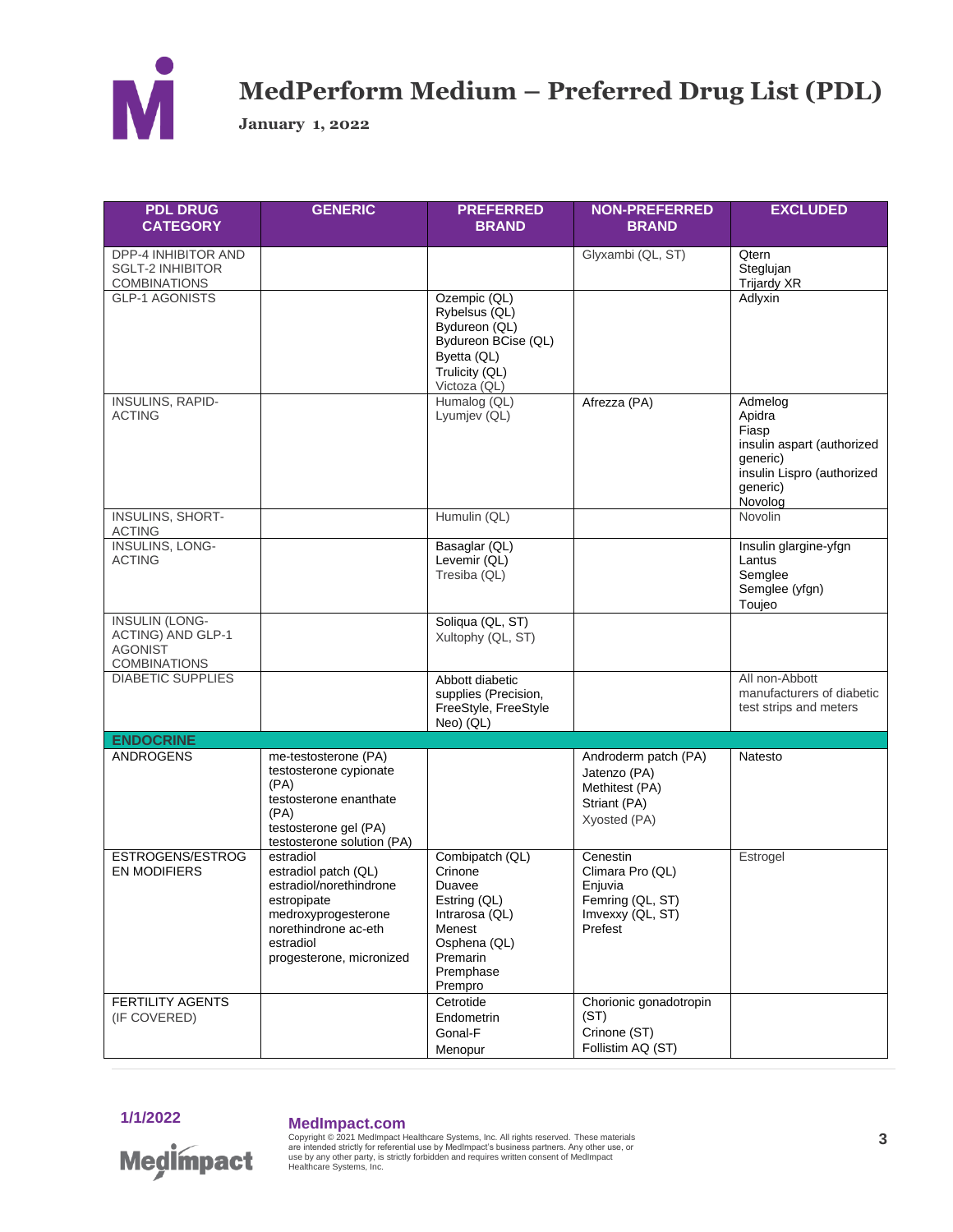

**January 1, 2022** 

| <b>PDL DRUG</b><br><b>CATEGORY</b>                           | <b>GENERIC</b>                                                                                                                                            | <b>PREFERRED</b><br><b>BRAND</b>                                                | <b>NON-PREFERRED</b><br><b>BRAND</b> | <b>EXCLUDED</b>                                                                                     |
|--------------------------------------------------------------|-----------------------------------------------------------------------------------------------------------------------------------------------------------|---------------------------------------------------------------------------------|--------------------------------------|-----------------------------------------------------------------------------------------------------|
|                                                              |                                                                                                                                                           | Novarel<br>Ovidrel                                                              | Granirelix (ST)<br>Pregnyl (ST)      |                                                                                                     |
| <b>ELECTROLYTE</b><br><b>REGULATION</b>                      |                                                                                                                                                           | Lokelma                                                                         | Veltassa (PA)                        |                                                                                                     |
| <b>OSTEOPOROSIS</b><br><b>AGENTS</b>                         | alendronate (QL on<br>solution)<br>calcitonin, synthetic<br>ibandronate<br>raloxifene (QL)<br>risedronate (QL, ST)<br>risedronate DR (QL, ST)             | Forteo (PA)<br>Tymlos (PA)                                                      |                                      | <b>Binosto</b><br>teriparatide                                                                      |
| <b>WEIGHT REDUCTION</b><br>(IF COVERED)                      | phentermine<br>phendimetrazine<br>diethylpropion<br>topiramate                                                                                            | Contrave (PA)<br>Saxenda (PA)<br>Wegovy (PA)                                    | Xenical (PA)                         | Belviq<br>Belviq XR<br>Plenity<br>Qsymia                                                            |
| <b>GASTROINTESTINAL</b>                                      |                                                                                                                                                           |                                                                                 |                                      |                                                                                                     |
| <b>IRRITABLE BOWEL &amp;</b><br><b>CONSTIPATION</b>          | Lubiprostone (QL, ST)                                                                                                                                     | Linzess (QL)<br>Movantik (QL)                                                   |                                      | Amitiza<br>Motegrity<br>Symproic<br>Trulance<br>Zelnorm                                             |
| <b>INFLAMMATORY</b><br><b>BOWEL DISEASE</b><br><b>AGENTS</b> | balsalazide disodium<br>mesalamine ER<br>sulfasalazine                                                                                                    | Lialda<br>Pentasa                                                               |                                      | Mesalamine DR<br>Dipentum                                                                           |
| PANCREATIC<br><b>ENZYMES</b>                                 |                                                                                                                                                           | Creon<br>Zenpep                                                                 |                                      | Pancreaze<br>Pertzye                                                                                |
| <b>GENITOURINARY</b>                                         |                                                                                                                                                           |                                                                                 |                                      |                                                                                                     |
| <b>DRUGS TO TREAT</b><br><b>IMPOTENCY</b>                    | sildenafil (QL)<br>tadalafil 2.5mg, 5 mg (PA,<br>QL)<br>tadalafil 10 mg, 20 mg<br>(QL)                                                                    |                                                                                 |                                      | Stendra<br>vardenafil                                                                               |
| <b>INFLAMMATORY DISEASE</b>                                  |                                                                                                                                                           |                                                                                 |                                      |                                                                                                     |
| <b>AUTOIMMUNE AGENTS</b>                                     | methotrexate                                                                                                                                              | Otrexup (QL)                                                                    |                                      | Rasuvo                                                                                              |
| <b>PAIN MANAGEMENT</b>                                       |                                                                                                                                                           |                                                                                 |                                      |                                                                                                     |
| <b>OPIOIDS - FENTANYL</b>                                    | fentanyl citrate (QL)                                                                                                                                     |                                                                                 |                                      | Abstral<br>Fentora<br>Lazanda<br>Onsolis<br>Subsys                                                  |
| <b>HEADACHE/</b><br><b>MIGRAINE</b><br><b>TREATMENT</b>      | almotriptan (QL, ST)<br>eletriptan (QL, ST)<br>frovatriptan (QL, ST)<br>naratriptan (QL)<br>rizatriptan (QL)<br>sumatriptan (QL)<br>zolmitriptan (QL, ST) | Aimovig (PA)<br>Emgality (PA)<br>Ubrelvy (PA)<br>Reyvow (PA)<br>Nurtec ODT (PA) | Trudhesa (AGE, QL,<br>ST)            | Ajovy<br>Onzetra Xsail<br>Qulipta<br>Tosymra<br>Treximet<br>Zembrace Symtouch<br><b>Zomig Nasal</b> |
| <b>RESPIRATORY</b>                                           |                                                                                                                                                           |                                                                                 |                                      |                                                                                                     |
| BETA-AGONISTS,<br>SHORT-ACTING (SABA)                        | albuterol HFA<br>levalbuterol HFA                                                                                                                         |                                                                                 |                                      | ProAir HFA<br>ProAir Digihaler<br>ProAir RespiClick                                                 |

1/1/2022

**Medimpact** 

**MedImpact.com**<br>Copyright © 2021 MedImpact Healthcare Systems, Inc. All rights reserved. These materials<br>are intended strictly for referential use by MedImpact's business partners. Any other use, or<br>use by any other party,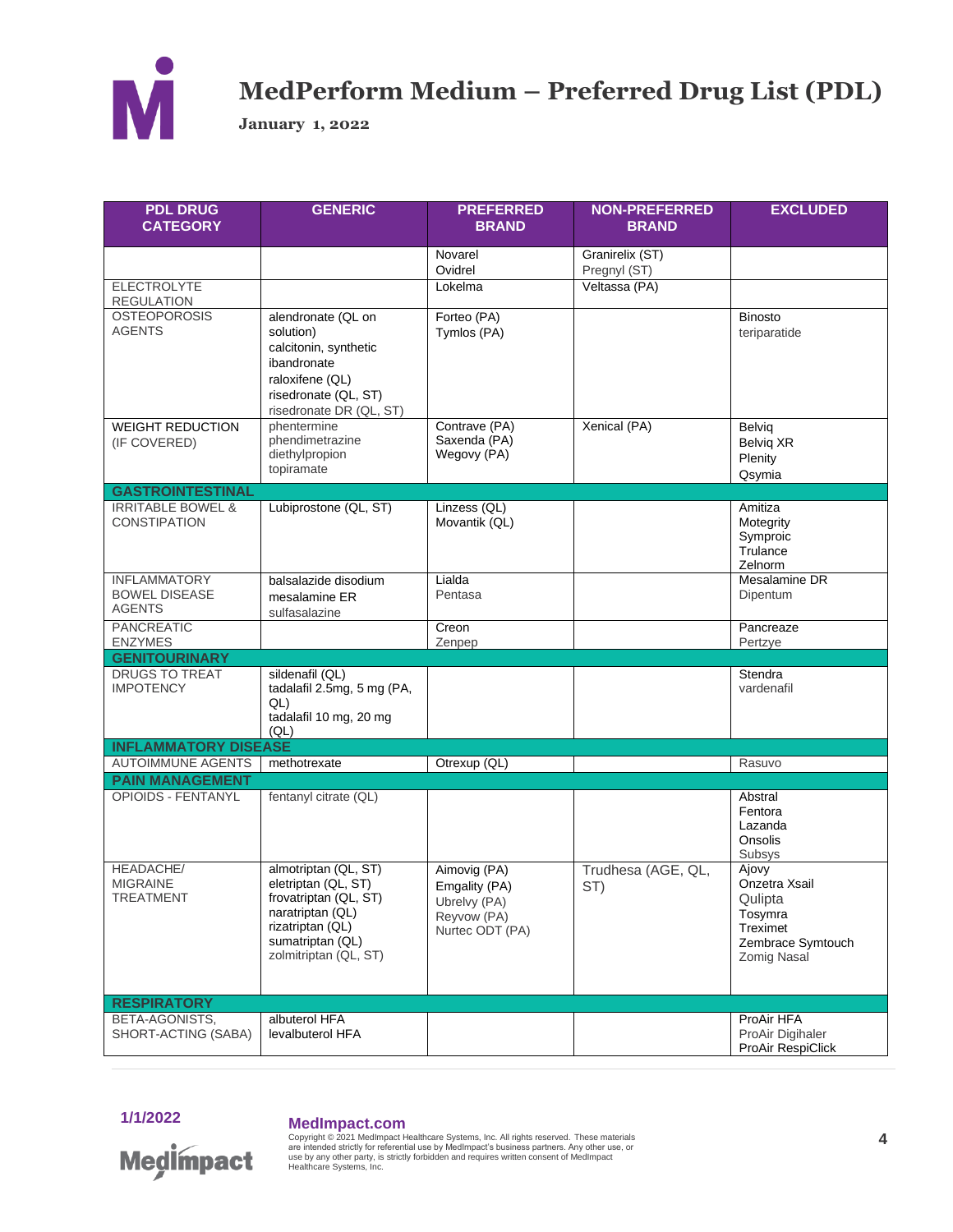

**January 1, 2022**

| <b>PDL DRUG</b><br><b>CATEGORY</b>                                                                                                                                       | <b>GENERIC</b>             | <b>PREFERRED</b><br><b>BRAND</b>                                       | <b>NON-PREFERRED</b><br><b>BRAND</b>                        | <b>EXCLUDED</b>                                                                                                                                                                                                                       |
|--------------------------------------------------------------------------------------------------------------------------------------------------------------------------|----------------------------|------------------------------------------------------------------------|-------------------------------------------------------------|---------------------------------------------------------------------------------------------------------------------------------------------------------------------------------------------------------------------------------------|
|                                                                                                                                                                          |                            |                                                                        |                                                             | Proventil HFA<br>Ventolin HFA<br>Xopenex HFA                                                                                                                                                                                          |
| <b>INHALED</b><br><b>CORTICOSTEROIDS</b><br>(ICS)                                                                                                                        |                            | Arnuity Ellipta (QL)<br>Flovent Diskus/HFA<br>(QL)                     |                                                             | Aerospan<br>Alvesco<br>Armonair RespiClick<br>Armonair DigiClick<br>Asmanex<br><b>Pulmicort Flexhaler</b><br><b>Qvar Redihaler</b>                                                                                                    |
| <b>INHALED</b><br>CORTICOSTEROID/LO<br><b>NG-ACTING BETA</b><br>AGONIST (ICS/LABA)<br><b>COMBINATIONS</b>                                                                |                            | Advair Diskus/HFA<br>(QL)<br>Breo Ellipta (QL)<br>Symbicort (QL)       |                                                             | Airduo (brand and<br>authorized generic)<br>Airduo Respiclick<br>Airduo Digihaler<br>Budesonide/formoterol<br>(authorized generic)<br>Dulera<br>Fluticasone-Salmeterol<br>(generic)<br>Wixela Inhub (brand and<br>authorized generic) |
| <b>INHALED LONG-</b><br><b>ACTING BETA</b><br><b>AGONIST (LABA)</b>                                                                                                      |                            | Perforomist (QL)<br>Serevent Diskus (QL)<br>Striverdi Respimat<br>(QL) | Arcapta (QL, ST)<br>Brovana (QL)<br>Foradil (QL, ST)        |                                                                                                                                                                                                                                       |
| <b>INHALED LONG-</b><br><b>ACTING MUSCARINIC</b><br>ANTAGONISTS (LAMA)                                                                                                   |                            | Spiriva Handihaler<br>(QL)<br>Spiriva Respimat (QL)                    | Lonhala Magnair (QL)                                        | Incruse Ellipta<br>Seebri Neohaler<br>Tudorza Pressair<br>Yupelri                                                                                                                                                                     |
| <b>INHALED LONG-</b><br><b>ACTING MUSCARINIC</b><br>ANTAGONISTS AND<br>LONG-ACTING BETA<br>AGONIST (LAMA/LABA)<br><b>COMBINATIONS</b>                                    |                            | Anoro Ellipta (QL)<br>Stiolto Respimat (QL)                            |                                                             | Duaklir Pressair<br><b>Utibron Neohaler</b><br>Bevespi Aerosphere                                                                                                                                                                     |
| <b>INHALED</b><br>CORTICOSTEROID,<br>LONG-ACTING<br><b>MUSCARINIC</b><br>ANTAGONIST, AND<br>LONG-ACTING BETA<br><b>AGONIST</b><br>(ICS/LAMA/LABA)<br><b>COMBINATIONS</b> |                            | Trelegy Ellipta (QL)<br>Breztri Aerosphere<br>(QL)                     |                                                             |                                                                                                                                                                                                                                       |
| <b>ANTI-LEUKOTRIENES</b>                                                                                                                                                 | montelukast<br>zafirlukast |                                                                        |                                                             | Zyflo<br>Zyflo CR                                                                                                                                                                                                                     |
| <b>SPECIALTY</b>                                                                                                                                                         |                            |                                                                        |                                                             |                                                                                                                                                                                                                                       |
| ANEMIA AGENTS                                                                                                                                                            |                            | Retacrit (PA)                                                          | Aranesp (PA)<br>Epogen (PA)<br>Mircera (PA)<br>Procrit (PA) |                                                                                                                                                                                                                                       |
| <b>ASTHMA BIOLOGICS</b>                                                                                                                                                  |                            | Dupixent (PA)<br>Fasenra (PA)<br>Nucala (PA)<br>Xolair (PA)            |                                                             |                                                                                                                                                                                                                                       |



## **1/1/2022 MedImpact.com**

**Medimpact** 

Copyright © 2021 MedImpact Healthcare Systems, Inc. All rights reserved. These materials<br>are intended strictly for referential use by MedImpact's business partners. Any other use, or<br>use by any other party, is strictly fo